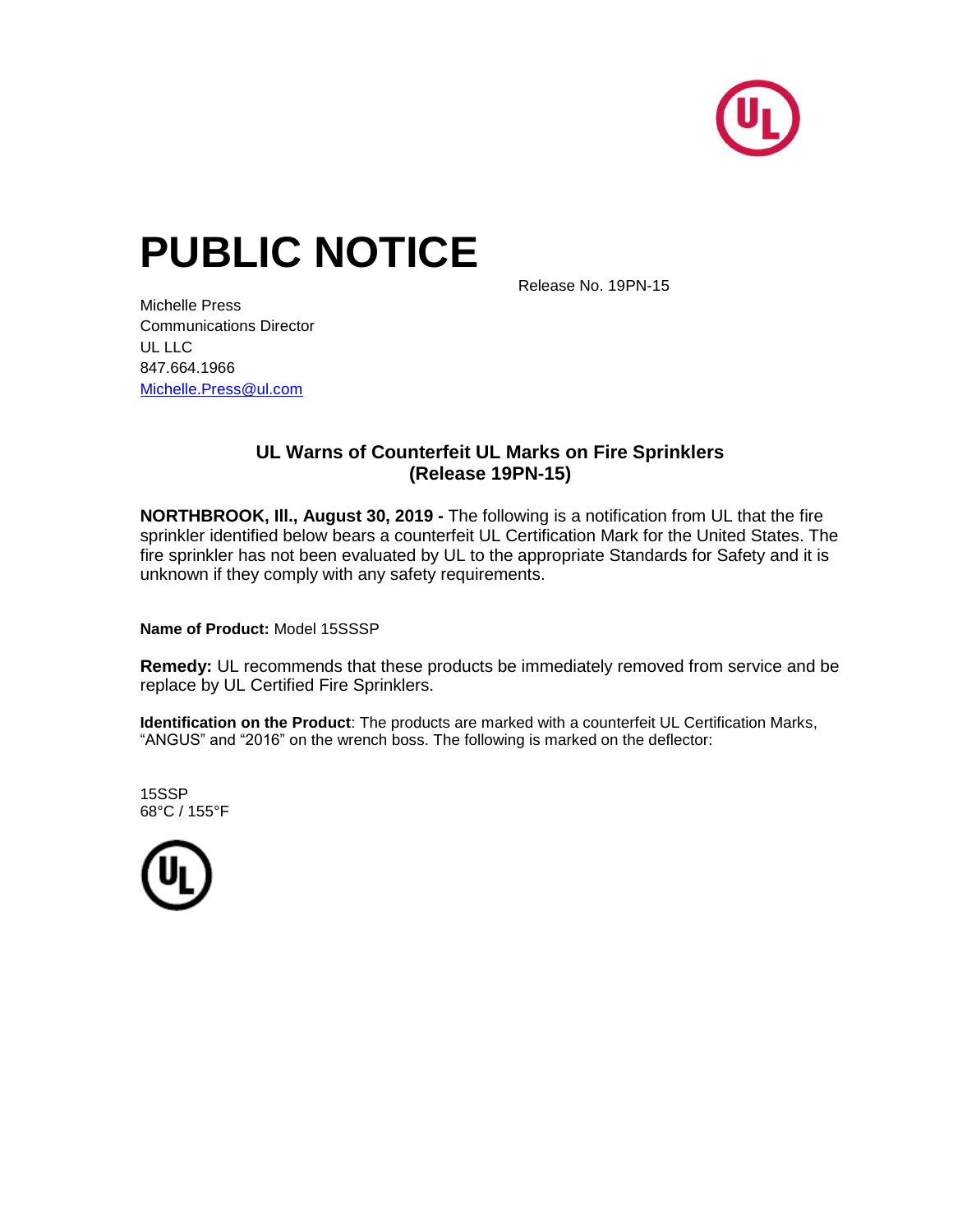**Photographs of the product:**